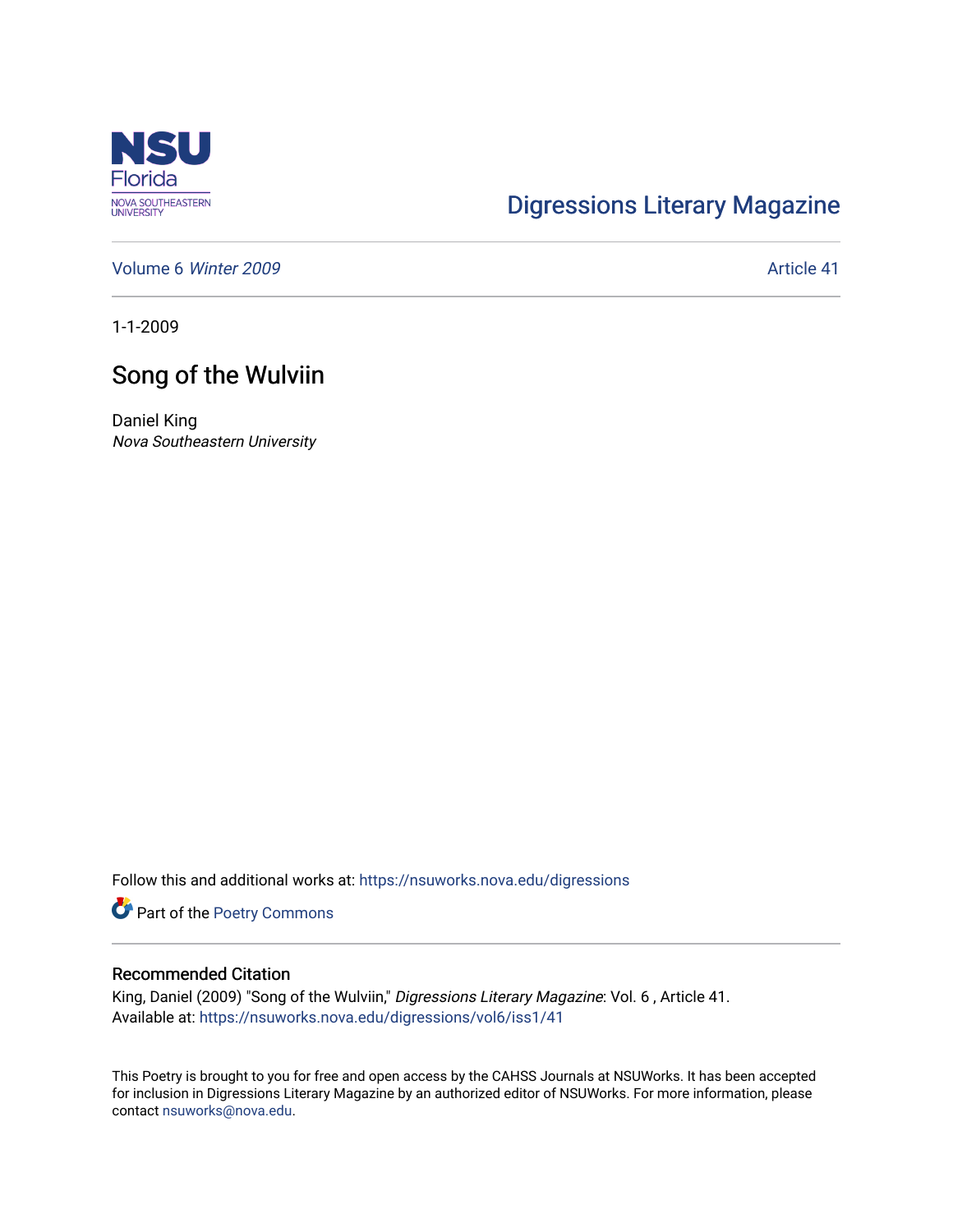## Song of the Wulviin *Daniel King*

Hearken there oh human — in your modern misery Envy me the happy beast — whose dark stars set him free No god nor devil bestows — a happier fate than mine Those unseen stars conspired — to turn me to Wulviin

Once I walked as you did — fearing every shadowed space Trembling at the future — and each unfamiliar face For fear is mankind's nature — a pitiable one indeed Wretched by all their cruelty — and enslaved by their own greed

Then one night I trod alone — whilst those dark stars watched above A lonely mortal burdened by — an unrequited love The stars saw such passion — such potential in my core They knew my timid human heart — could beat for so much more

Came to me the midnight Wulv — faithful friend of lonely dead She smiled at my soul and — on my mortal blood she fed Sang to me the blessed death — and led me from the light Bid my heart to beat anew — and bequeathed me to the night

I awoke smelling the sunrise — and with each nostril flare Inhaled the unknown beauty — of the many splendored air Sprang up into the sunshine — witnessed nature's perfect art Heard every tiny being's song — loved every little part

Joyously I sprinted — to the exquisite harmony Laughed and cried with open arms — and the world accepted me No more a weary mortal — released from fear at last No cares about tomorrow — no regrets about the past

Happily I loped the plains — remembering that girl's Milky skin, thin arching back — and golden hair in curls Found her by the cross roads — laughing with those mindless boys Gathered up around her — like a spoiled child's toys

They looked at me and sneering — mistook me for that fool Who'd happily be used — and then cast off like a tool Surprise took me, however — for I saw them as they were A lot of weaklings vying for — that cold unloving cur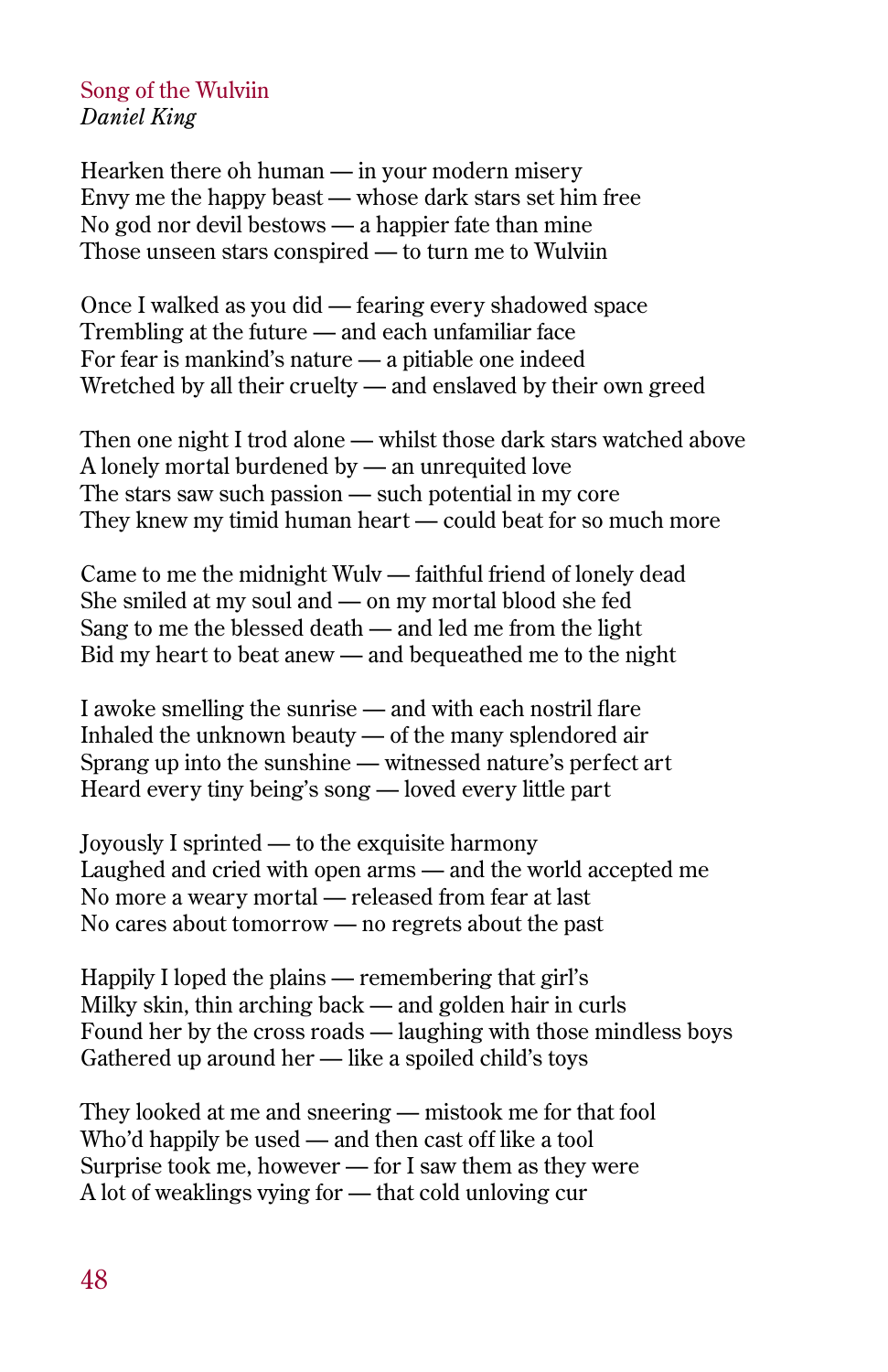Lost all my desire — did not envision her my bride And felt no more compassion — for the humans there beside But not one ounce of hatred — undermined my happy mood For I did not see enemies — alas, I just saw food

Their throats, their throats, their soft warm throats — unleash the fount of life

I pounced on them with demon speed — and teeth sharp as a knife Nothing could be sweeter than — that sanguine sticky flood The gods can keep their nectar — please just give me mortal blood

I swam in a glowing daze — stumbling drunken down the lane All the bleeding bodies stayed — in the ever spreading stain Thus cleansed of all humanity — I held my head with pride Feeling greater confidence — with every giddy stride

That night I met a party — smelled them as they came near The forest air was tainted by — the scent of human fear I presented myself politely — in my man—shaped shell Quickly they bid me join them — lest I be murdered as well

They crept along by torchlight — searching each and every glade While silently I laughed at them — so easily betrayed And deeper into the forest — I lead the human herd Until we reached the depth — where their screams would not be heard

Days and weeks and months went by — but I had no need for time I wanted only woods and caves — and rocky peaks to climb Nature was ever friendly — the whole world was my home My dark stars smiled down at me — wherever I did roam

I drank of traveling noblemen — and all their well—fed knaves I drank of mighty soldiers — but not their skinny slaves I drank of a wealthy banker — his blood was rather cold I left him with his riches — I had no need for gold

Then one night my loving stars — conspired once again I followed a routine human smell — to a secret glen Where a dirty band of humans — drank to their latest prize I fell upon them without mercy — laughing through their cries